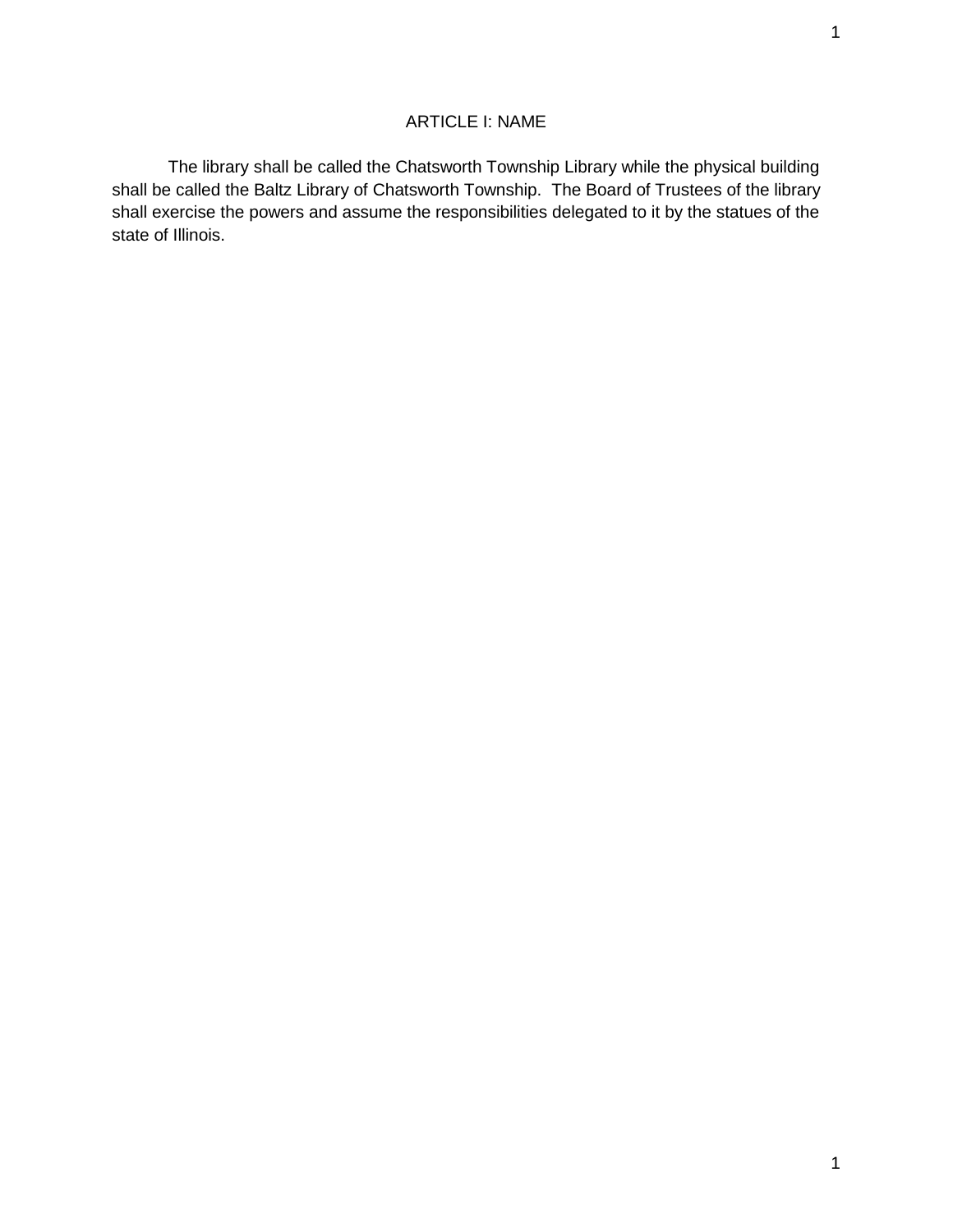## ARTICLE II: OFFICERS

### **Section 1**

The officers shall be a president, a vice-president, a secretary and a treasurer elected from among the trustees at the first regular meeting of the board following an election. The board reserves the right to appoint a treasurer from outside the board at this meeting to insure financial integrity.

## **Section 2**

Officers shall serve a term of one year ending on the 31st day of March or until their successors are duly elected by the board.

## **Section 3**

The president shall preside at all meeting of the board, authorize calls for any special meetings, appoint all committees, execute all documents authorized by the board, certify all bills approved by the board, certify all bills approved by the board, and generally perform the duties of a presiding officer.

## **Section 4**

The vice-president shall perform the duties of te president in the event of the absence of disability of the president.

### **Section 5**

The secretary shall keep an accurate record of all meetings of the board, shall issue notice of all regular and special meetings, and shall perform such other duties as are generally associated with that office.

#### **Section 6**

The treasurer shall maintain records of the library finances including all receipts, disbursements and balances in any funds. Each check written on a library account must bear two signatures. The library board will appoint at least two trustees who are authorized to sign checks in addition to the treasurer.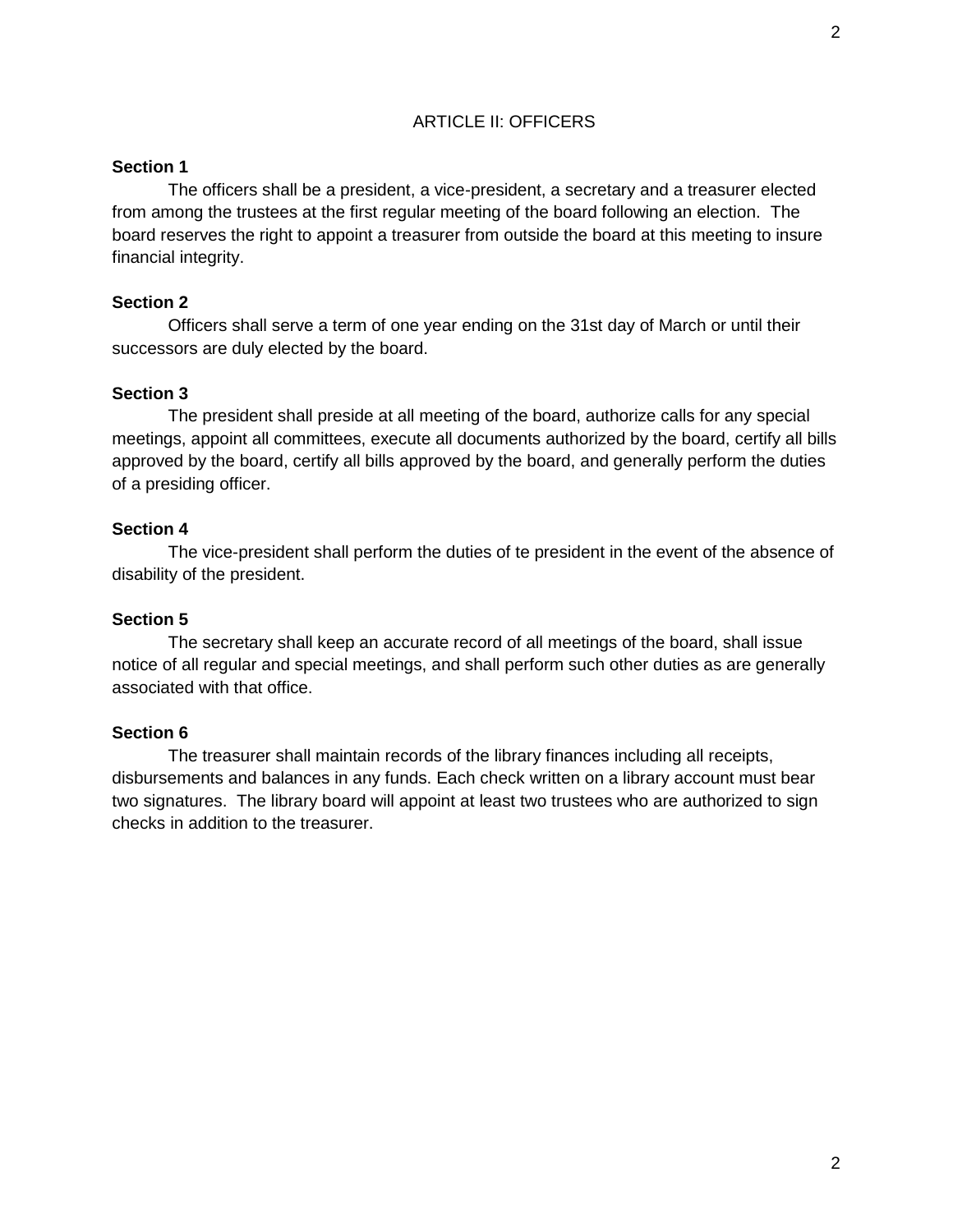# ARTICLE III: MEETINGS

## **Section 1**

The regular meetings shall be held every month, the date, hour, and place to be set by the board, by resolution, at the first meeting of the board in a calendar year.

# **Section 2**

The annual meeting, which shall be for the purpose of the election of officers and the adoption of an annual report, shall be held at the time of the regular meeting in April of each year.

# **Section 3**

The order of business for regular meetings shall include but not be limited to the following items:

- 1. Roll call of members
- 2. Disposition of minutes of the previous regular meeting and any intervening special meeting/s.
- 3. Treasurer's report
- 4. Action of bills
- 5. Report of the director
- 6. Committee reports
- 7. Communications
- 8. Unfinished business
- 9. New business
- 10. Public presentations to, or discussion with the board
- 11. Adjournment

## **Section 4**

Special meetings may be called by the president or the secretary, or by any four trustees, by written notice delivered at least 48 hours prior to any special meeting, or by oral notice in the case of a stated emergency.

# **Section 5**

Proceedings of all meetings shall be governed by Robert's Rules of Order.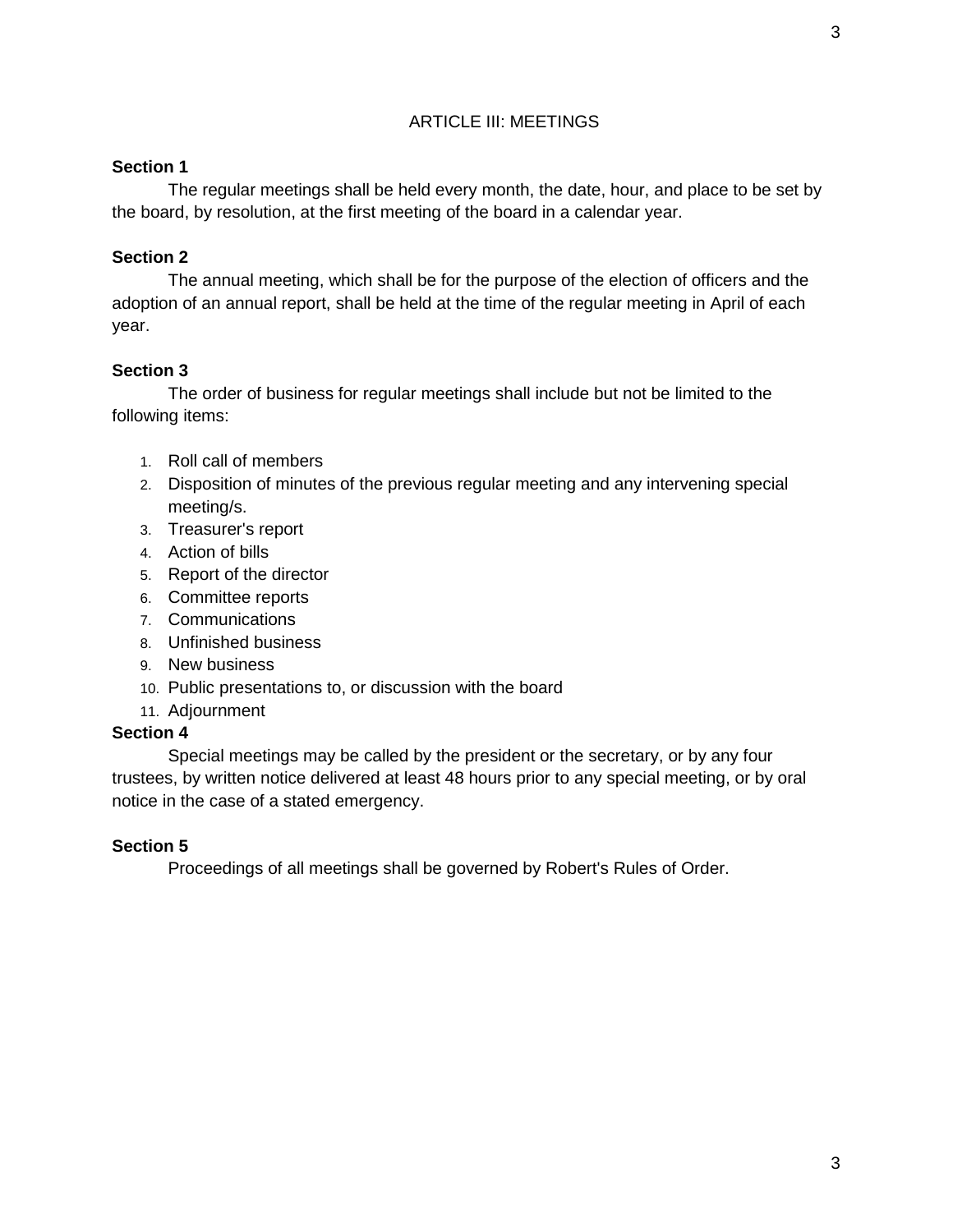## ARTICLE IV: LIBRARY DIRECTOR & STAFF

### **Section 1**

The Board shall appoint a qualified Director who shall be the administrative officer of the library on behalf of the Board and under its review and direction. The director shall implement the recommendations of the board in reference to the duties of other employees and shall be responsible for the proper direction and supervision of the staff. The director will have the primary duty of informing the Board of any problems concerning the care and maintenance of the library property, for an adequate selection of books, for the efficiency of library service to the public and for its financial operation within the limitations of the budgeted appropriation. In the case of part-time or temporary employees, the director shall have interim authority to appoint without prior approval of the Board provided that any such appointment shall be reported to the Board at its next regular meeting.

## **Section 2**

Appendix A includes job descriptions, required skills, general duties, and evaluation tools for both the director and staff positions.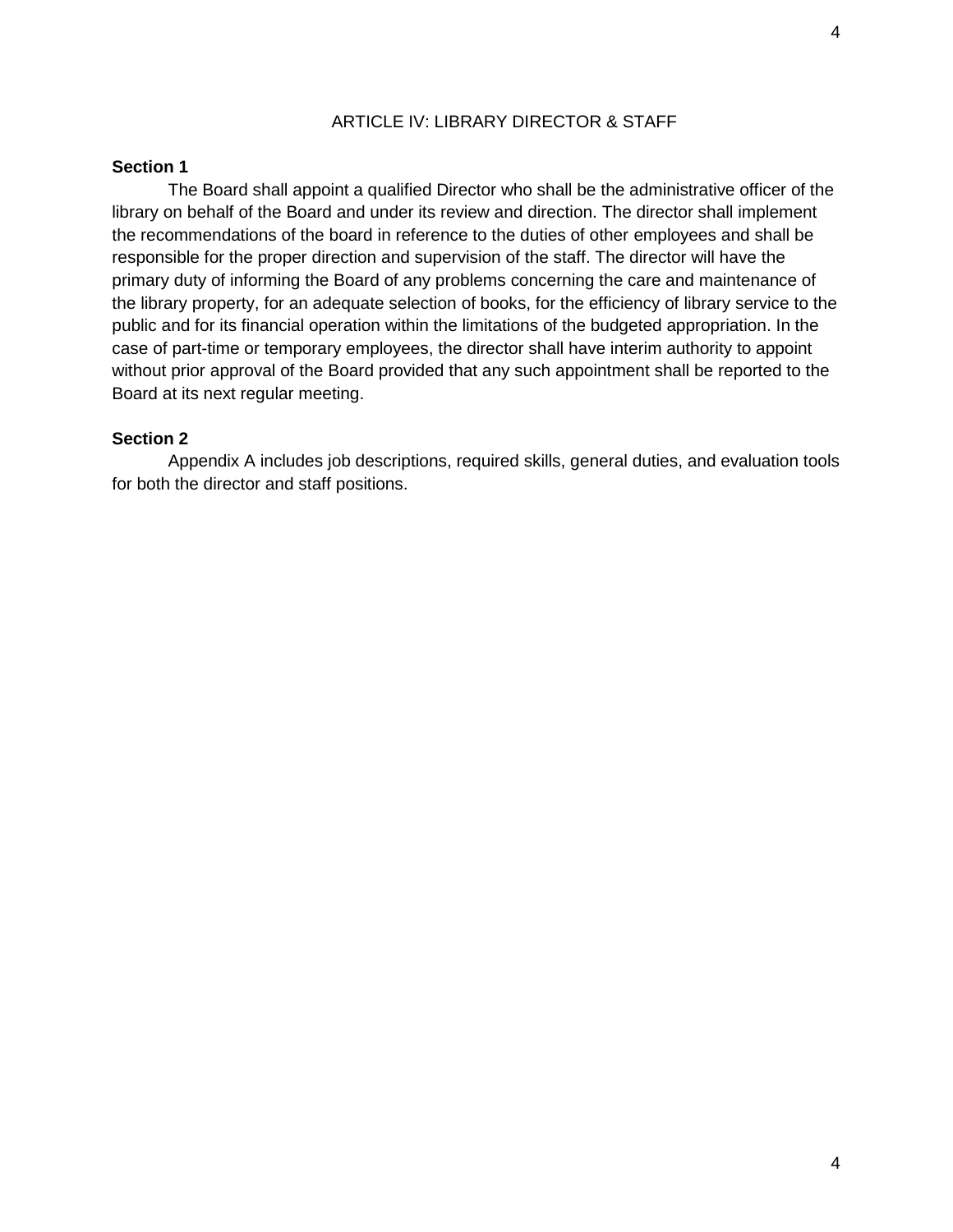# ARTICLE V: COMMITTEES

## **Section 1**

There shall be four standard committees appointed by the president:

- 1. Budget & finance
- 2. Policy, bylaws, and legislation
- 3. Building and equipment
- 4. Materials and programs

## **Section 2**

The president shall appoint special committees of one or more members each for such other purposes as the business of the board may require. The committee shall be considered to be discharged upon the completion of the purpose for which it was appointed and after the final report is made to the board.

## **Section 3**

All committees shall make a progress report to the library board at each of its regular meetings.

### **Section 4**

No committee shall have other than advisory powers unless, by suitable action of the board, it is granted specific power to act.